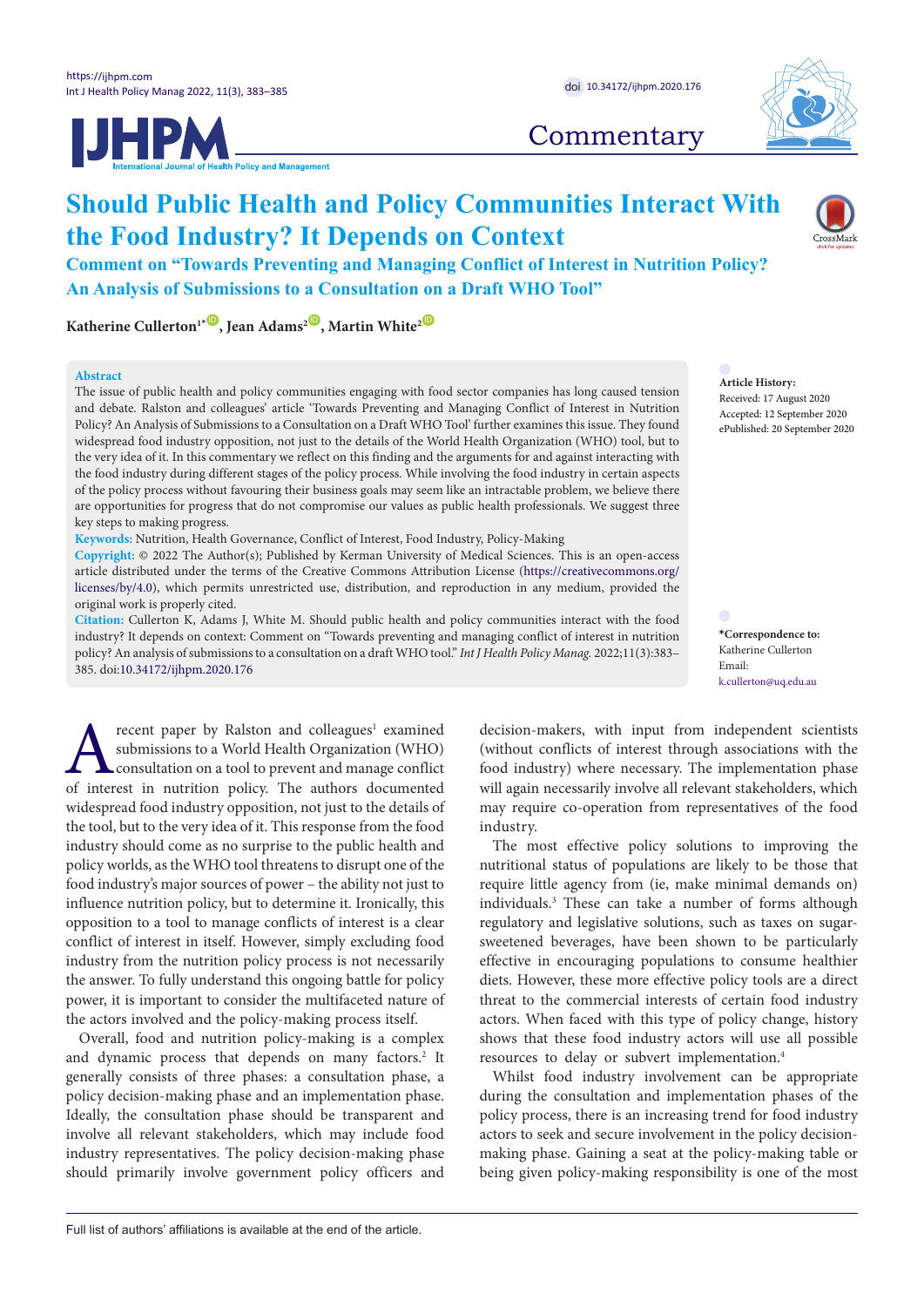#### Cullerton et al

effective and efficient uses of power by food companies as it means they can ensure that significant areas of policy will be developed and/or enacted in a manner that favours them.<sup>5</sup> Examples of food companies being directly involved in policy decision-making can be seen in numerous countries around the world. Governments of the United Kingdom, United States, the European Union, and Australia have all attempted public-private partnership models of nutrition policy-making with the food industry. While these initiatives are often lauded by the governments responsible, evidence suggests they have little or no positive impact on public health.<sup>6</sup>

### **Should We Exclude the Food Industry From Interacting With Governments?**

It is tempting to conclude that the food industry should be excluded entirely from interactions with governments. However, there are several problems with this position.

Firstly, the food industry is not homogenous. As Ralston et al suggest we "need to better differentiate between actors within the 'food industry' an unhelpfully sweeping category that groups together such diverse entities as communitybased farming cooperatives and multi-national companies, thus obstructing attempts to differentiate between those actors whose economic interests can and cannot be substantively reconciled or aligned with public health goals." The tactics of influence designed to undermine public health are not coming from all actors within the food industry. Instead this behaviour is predominantly undertaken by trans-national corporations that largely manufacture processed and ultra-processed foods.4,7 These corporations have the deepest pockets with which to fund their policy influence and the most to lose from not doing so. They achieve powerful positions through numerous strategies including developing relationships with decision-makers, providing political donations, declaring themselves as experts within the sector, co-opting scientists and influencing the generation of scientific evidence.<sup>5,8,9</sup>

Secondly, as described above, it may be entirely appropriate to involve the food industry in the consultation and/or implementation phases of nutrition policy-making.<sup>9</sup> For example, rolling out mandatory folate fortification in certain manufactured food products to prevent neural tube defects will require consultation with industry to determine which products can feasibly and most beneficially be fortified and to understand how long this process will take.10

#### **So What Should Be Done?**

While involving the food industry in certain aspects of the policy process without favouring their business goals may seem like an intractable problem, we believe there are opportunities for progress that do not compromise our values as public health professionals. There are three key steps to making progress.

Firstly, strategies can be adopted globally to protect nutrition policy-making processes from adverse interference from the food industry. The recent public consultation that occurred in Canada regarding the development of their *Healthy Eating Strategy* and the accompanying food guide serves as a model here. To ensure complete transparency,

Health Canada instituted a policy which required any communication between Health Canada and stakeholders attempting to inform policy development to be published on the Health Canada website.<sup>11</sup> Furthermore, industry-funded studies were excluded from the evidence base informing the strategy and members of the food industry were not allowed on the associated advisory body.12

Secondly, researchers and civil society advocates need to work better together to hold food companies, as well as governments, accountable by examining existing policymaking processes and strategies of influence. Developing greater understanding of how we can more effectively counter the influence of harmful actors within the food industry will underpin this accountability process. This will require further research into effective advocacy strategies and innovative methods to regularly and comprehensively monitor the tactics of transnational food companies. It will also demand a better understanding of the multifaceted nature of actors within the food sector so that they can be more clearly differentiated in permitting their involvement in certain phases of the policy processes. We should not group all food sector actors together in the broad category of 'food industry,' more clearly assessing their interests in any particular policy proposal and excluding those whose interests clearly conflict with the policy goals.

Finally, for when it is appropriate to interact with relevant food industry actors during the consultation and implementation phases, public health and policy professionals need better guidance for how to do so in a manner that minimises the risk and consequences of conflicts of interest. Our research highlights that such guidance is desperately sought by scientists who need to interact with food industry actors in research<sup>13,14</sup> and it makes sense that similar guidance is available for members states developing nutrition policy. The WHO tool to assess the risks associated with interacting with food companies<sup>15</sup> – and work we have conducted to build on this for researchers – are tools that can help contribute to this.

For too long this debate has been unhelpfully polarised, with some (often in public health sector) saying the food industry should be entirely excluded from the nutrition policy process, whilst others (often from private sector) supporting ever closer involvement. It is clear that there are occasions where nutrition policy-making can not only benefit from some interaction with food industry actors, but may be dependent on this. We propose that such interaction should be limited to the consultation and implementation phases of policy-making, and that greater guidance on managing conflict of interest could support policy-makers navigate this tricky terrain.

#### **Ethical issues**

Not applicable.

#### **Competing interests**

Authors declare that they have no competing interests.

#### **Authors' contributions**

Conception and design: KC, JA, MW; Analysis and interpretation of data: KC, JA, MW; Drafting of the manuscript: KC; Critical revision of the manuscript for important intellectual content: JA, MW.